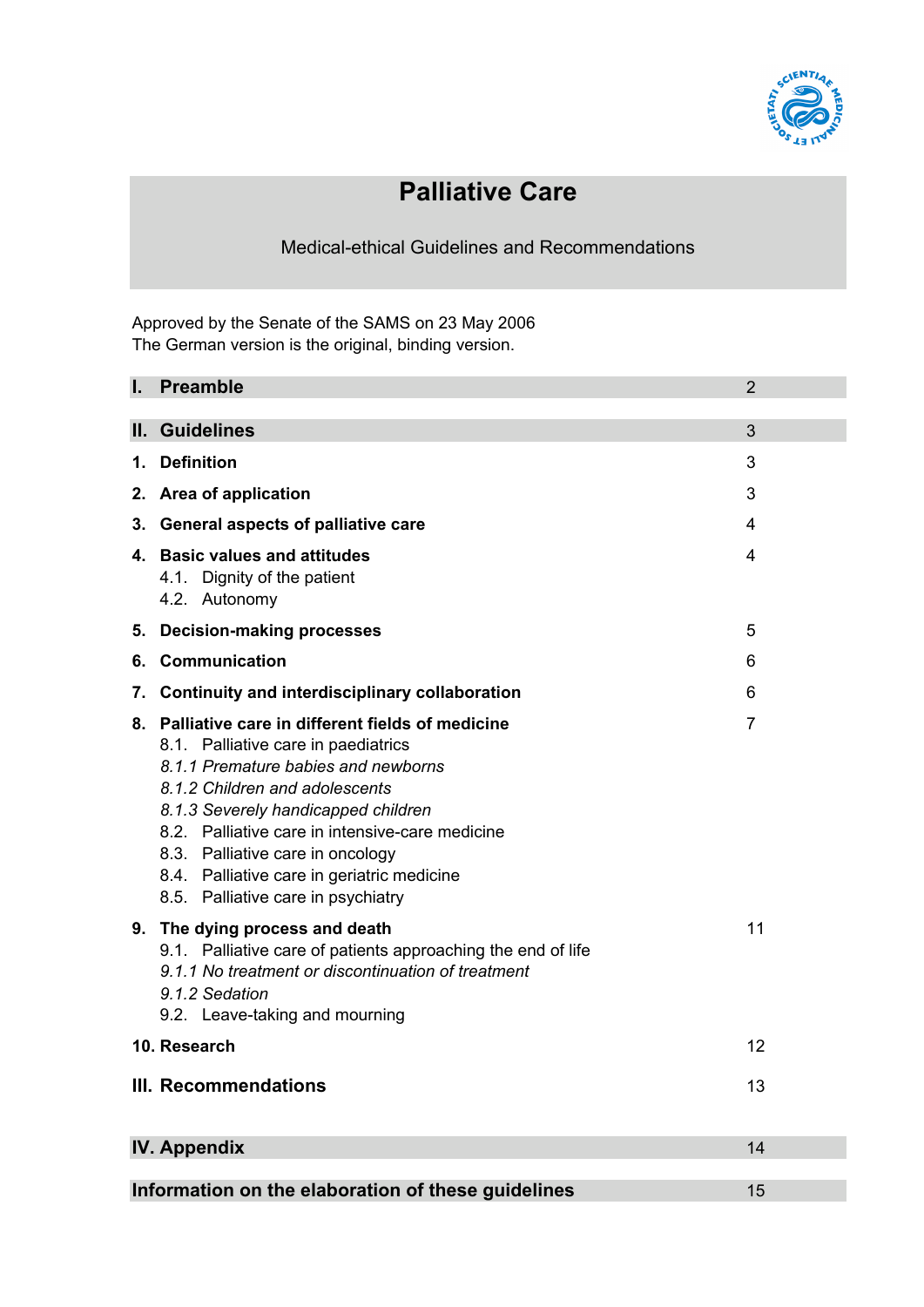# **Palliative Care**

Medical-ethical Guidelines and Recommendations

# **I. Preamble**

Palliative care has been discussed in various guidelines published by the SAMS over the past few years. The definitions are not uniform, the understanding of palliative care can differ and its importance in medical practice remains controversial. The SAMS therefore decided to draw up separate medical-ethical guidelines especially for this particular topic.

Besides the successes, the developments and advances that have been made in medicine also lead to an increase of various complex medical situations. Increasing specialisation sometimes leads to a fragmented view of things as well as of modes of treatment. This involves the risk that one in fact loses the focus on the patient's quality of life and his or her suffering. Primarily, quality of life is not a medical concept only. It should be understood and defined in the context of the patient's case history; this means that it is the patient's point of view, which is decisive. Without losing sight of the mental, social and spiritual aspects, the aim of palliative care is to give patients with incurable, life-threatening or chronically progressive diseases as good a quality of life as possible throughout the course of their illness, until they die. This principle applies particularly in neonatology, intensive-care medicine, geriatrics and psychiatry.

The aim of the following guidelines is to encourage palliative care in everyday medical practice, in all fields of medicine, but also in situations were therapeutic options are still practicable. Their objective is not to establish a new medical speciality, but mainly to encourage an attitude, which recognises the limitations of medicine and helps to face an inevitable death as well as the feelings of helplessness, often associated with this.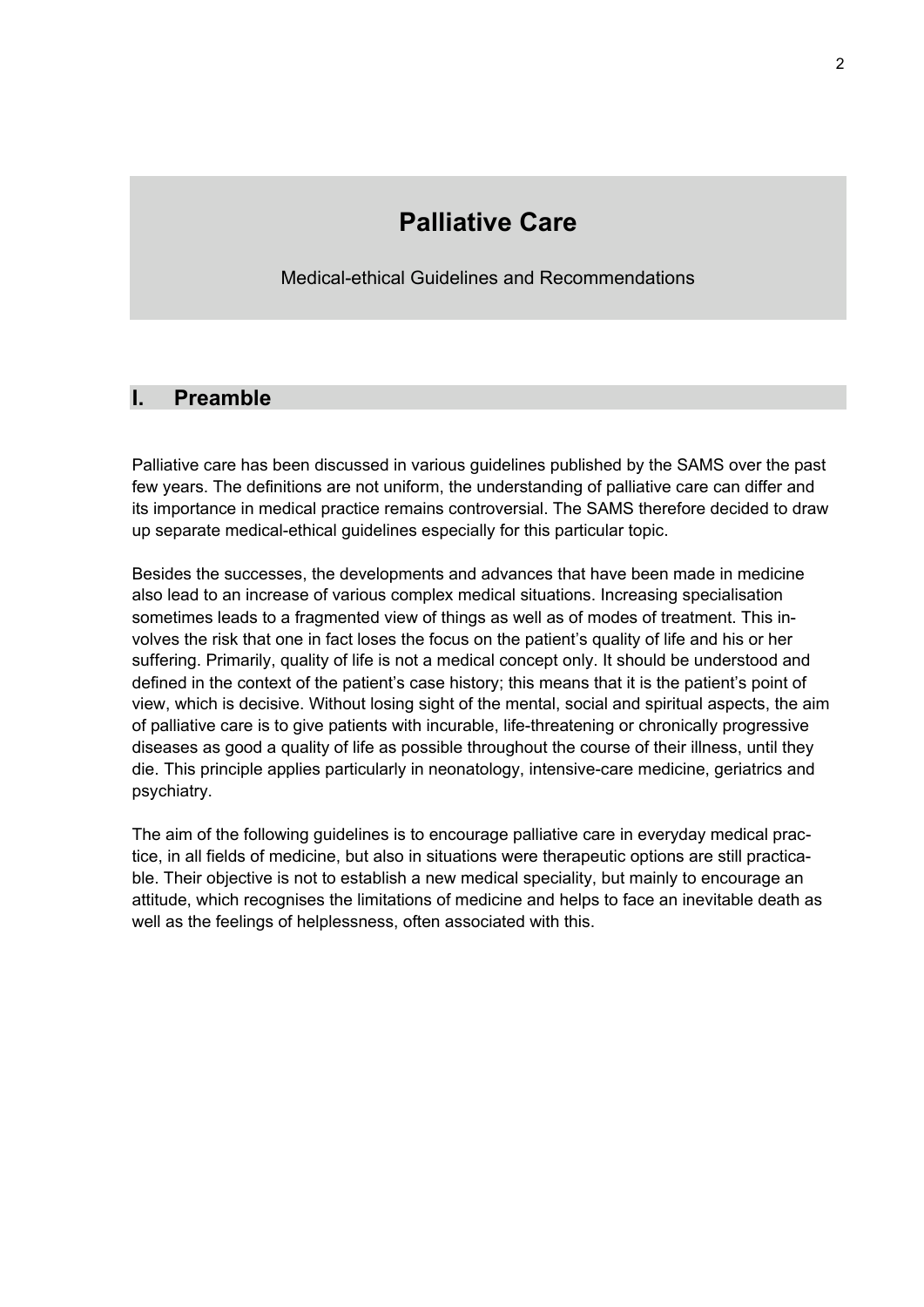# **II. Guidelines**

#### **1. Definition1**

Palliative care is understood to mean the complete treatment and care of patients with incurable, life-threatening or chronically progressive diseases. The aim is to give the patient as good a quality of life as possible throughout the course of his<sup>2</sup> illness, until he dies, to alleviate his suffering as much as possible and also to consider the social, spiritual and religious aspects, according to the patient's wishes. High-quality palliative care depends on the professional knowledge and the working procedures of those responsible for the care of the patient. As far as possible such care should happen at the place the patient wishes to be. Palliative care is most important during the period when the dying process and the patient's impending death are seen as inevitable, but it is often useful to start palliative care with foresight and at an early stage, possibly already parallel to the therapeutic measures.

In detail, this means that palliative care

- respects life and accepts mortality;
- respects the patient's dignity and autonomy and places his priorities at the centre of the caring process;
- is provided for all patients who are suffering from an incurable, progressive disease, irrespective of age;
- aims to achieve optimal alleviation of symptoms that are difficult to bear, such as pain, respiratory difficulties, nausea, fear or confusion;
- also facilitates rehabilitative, diagnostic and therapeutic measures that can contribute to the patient's quality of life.

#### **2. Area of application**

Palliative care should be integrated into the overall treatment of all incurable diseases, complementary to the therapeutic measures, in situations where the ultimate outcome is uncertain:

- irrespective of the patient's age (from premature babies and newborns to the elderly);
- in home care (e.g. outpatient services) as well as in hospitals and institutions;
- in all fields of medicine as well as in nursing;

 $1$  Unlike in the definitions of the SGPMP and the WHO (see details of sources in the Appendix), this paper's definition does not focus on the care and support of the patient's relatives as a main task of palliative care. Although care of the relatives is desirable and important in practice, it is not specific to palliative care. The focus of these guidelines is on the patient. In the sense of comprehensive care of the patient, the care and support of the relatives is mentioned in different chapters.

 $2$  For the sake of simplicity, the masculine prepositions are used when both sexes are intended.

<sup>3</sup> In these guidelines, the term *relatives* is used for persons who are close to the patient, especially spouses or partners as well as close relatives or particularly close friends. Cantonal laws may define the term *relatives* differently.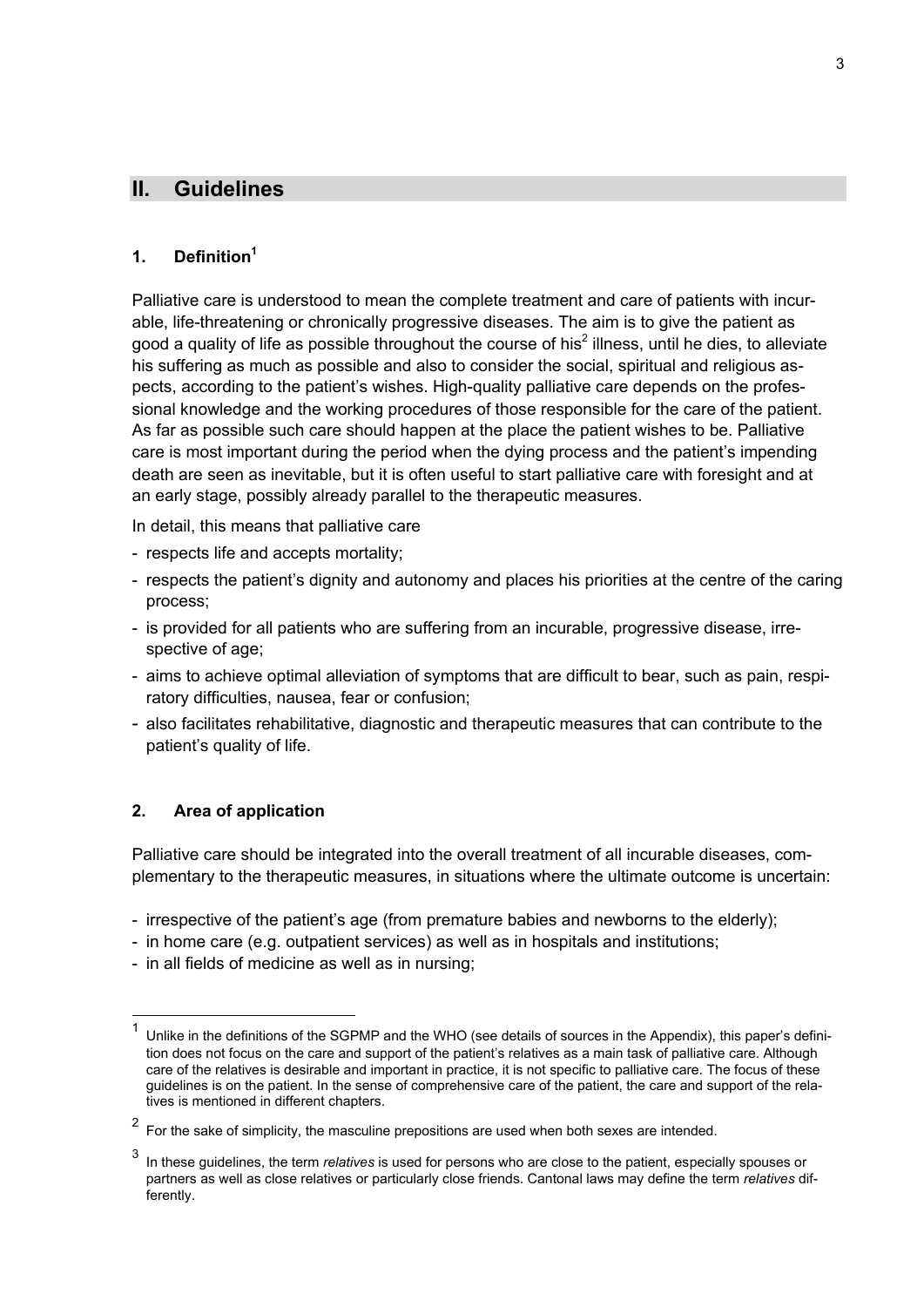- integrated into the collaboration between doctors, nurses, social workers, therapists, the patient's relatives $^3$  and volunteers.

#### **3. General aspects of palliative care**

Questions of palliative care arise in all fields of medicine. Therapeutic measures and palliative care often complement one another and together form a whole. There is therefore often no clear-cut line of separation between therapeutic care and palliative care. The decisive element is primarily the change in the attitude of the patient and of those responsible for his care, when defining the aim of the therapy. In the palliative approach the efforts are centred on the progressive disease, the fate of the patient, his environment, his past history, his beliefs and personal convictions, and especially his thoughts and feelings regarding suffering, dying and death (bio-psycho-social concept of the disease).

Palliative care however, is also subject to misunderstandings, unreasonable expectations and risks.

Misunderstandings include:

- all major symptoms can always be alleviated;
- any alleviating treatment already constitutes palliative care;
- palliative care is seen as simply accompanying the dying process;
- palliative care is the equivalent to the withdrawal of all curative and other treatment.

Unreasonable expectations include:

- requests for assisted suicide or active euthanasia receed in all situations;
- the dying process can be influenced in such a way that death is always quiet and peaceful.

Risks include: Palliative Care

- is reduced to the prescription of opiates;
- is delegated exclusively to specialists;
- is applied as a replacement for valid therapeutic options;
- is initiated in place of medically indicated measures out of economic considerations.

#### **4. Basic values and attitudes**

The fundamental values and attitudes described below are particularly significant for palliative care.

#### **4.1. Dignity of the patient**

<u>.</u>

Dignity is an inherent human right, irrespective of a person's state of consciousness or the particular context. In this sense, dignity is lasting and must be respected unconditionally.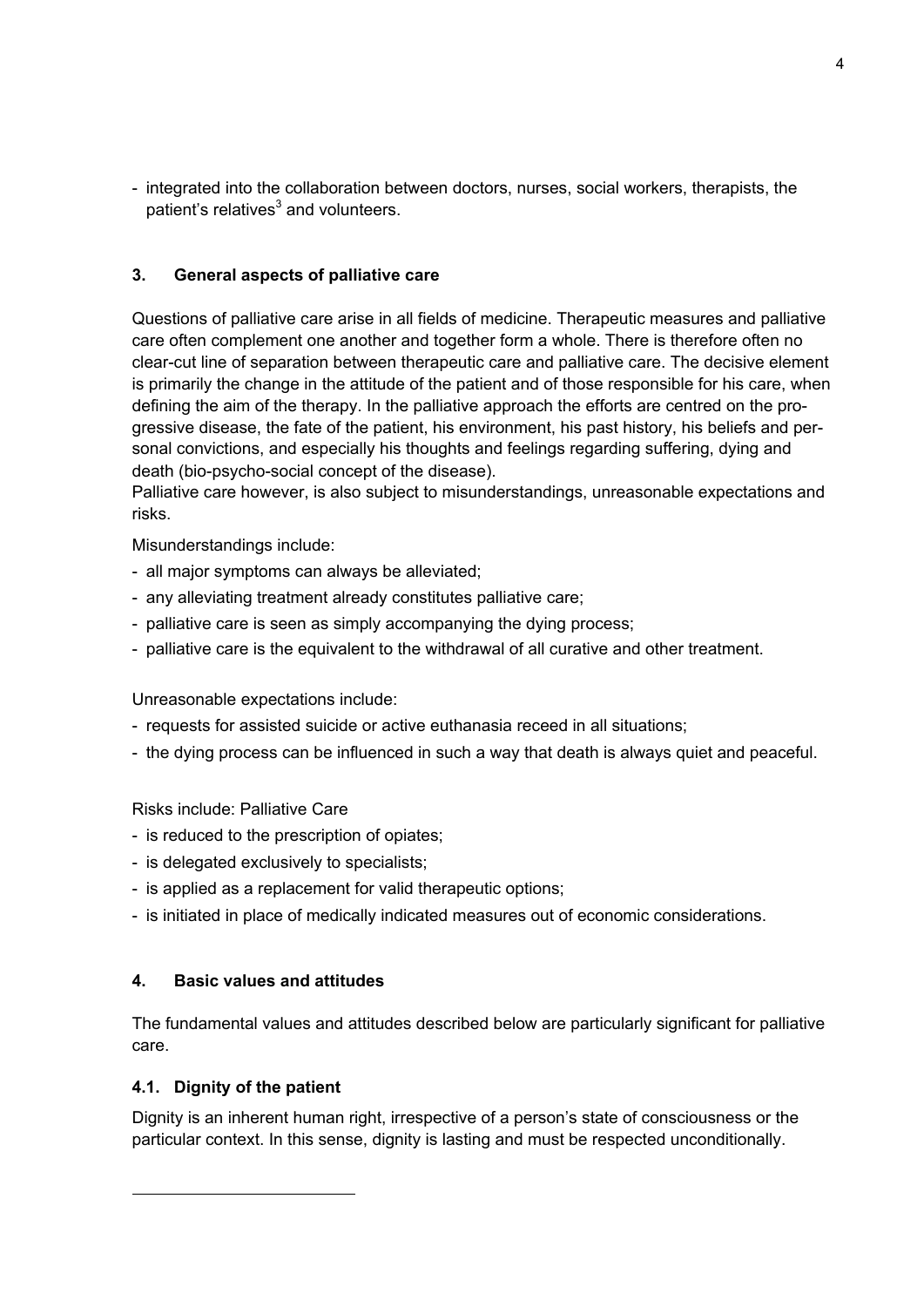However, in situations of weakness – for example as in the case of far advanced disease and during the dying process – dignity is very vulnerable.

Carers and relatives show their respect for the patient's dignity particularly in the sense that they

- see the incurably ill or dying patient as a unique individual and meet him as such;
- take his special vulnerability into account, by their behaviour towards him as well as in any form of communication with him;
- are open for questions of meaning of life, futility and mortality and give the patient the possibility of bringing up existential questions.

The respect for a person's dignity includes the respect for his autonomy.

#### **4.2. Autonomy**

The term autonomy is understood to mean a person's ability to express his will and to live according to his own values and convictions. A person's autonomy is dependent on the level of information that he is given, the current situation and his readiness and ability to take responsibility for his own life and his own dying. Autonomy also includes responsibility towards others.

For the treatment team, respect for a person's autonomy means that they

- take into account the patient's biographical background;
- do not lose sight of the family dynamics;
- keep the patient and his relatives informed, as clearly and as frankly as possible;
- make sure that given information has been understood;
- always make sure that the patient's wishes have been understood correctly and that they are met, as far as this is possible;
- are aware, in the case of patients who are unable to communicate or incapable of expression, of any values and wishes that they may have expressed earlier, verbally or in writing.

#### **5. Decision-making processes4**

If he is capable of discernment<sup>5</sup>, the decision to carry out, to discontinue or not to start a particular therapeutic measure that has been suggested rests with the patient, after he has been fully informed of the circumstances in a clearly understandable manner (informed consent). The information that is necessary to enable the patient to make his decision is, as a rule, gathered by the team of carers. In this respect, the aim must be to arrive at a decision that is acceptable o all concerned. Important decisions must be put down in writing, regularly reflected and altered if this proves necessary.

In this respect, see also the medical-ethical guidelines of SAMS: The right of patients to self-determination (2005), which regulate the decision-making process, in detail, especially the decision-making process in the case of patients who are incapable of discernment.

<sup>5</sup> *Discernment* is assessed in respect of a particular action and in fact according to the degree of complexity of that action. The patient must be capable of discernment at the time the decision is made. Minors or legally incapacitated persons may also be capable of discernment with regard to the approval or refusal of a treatment.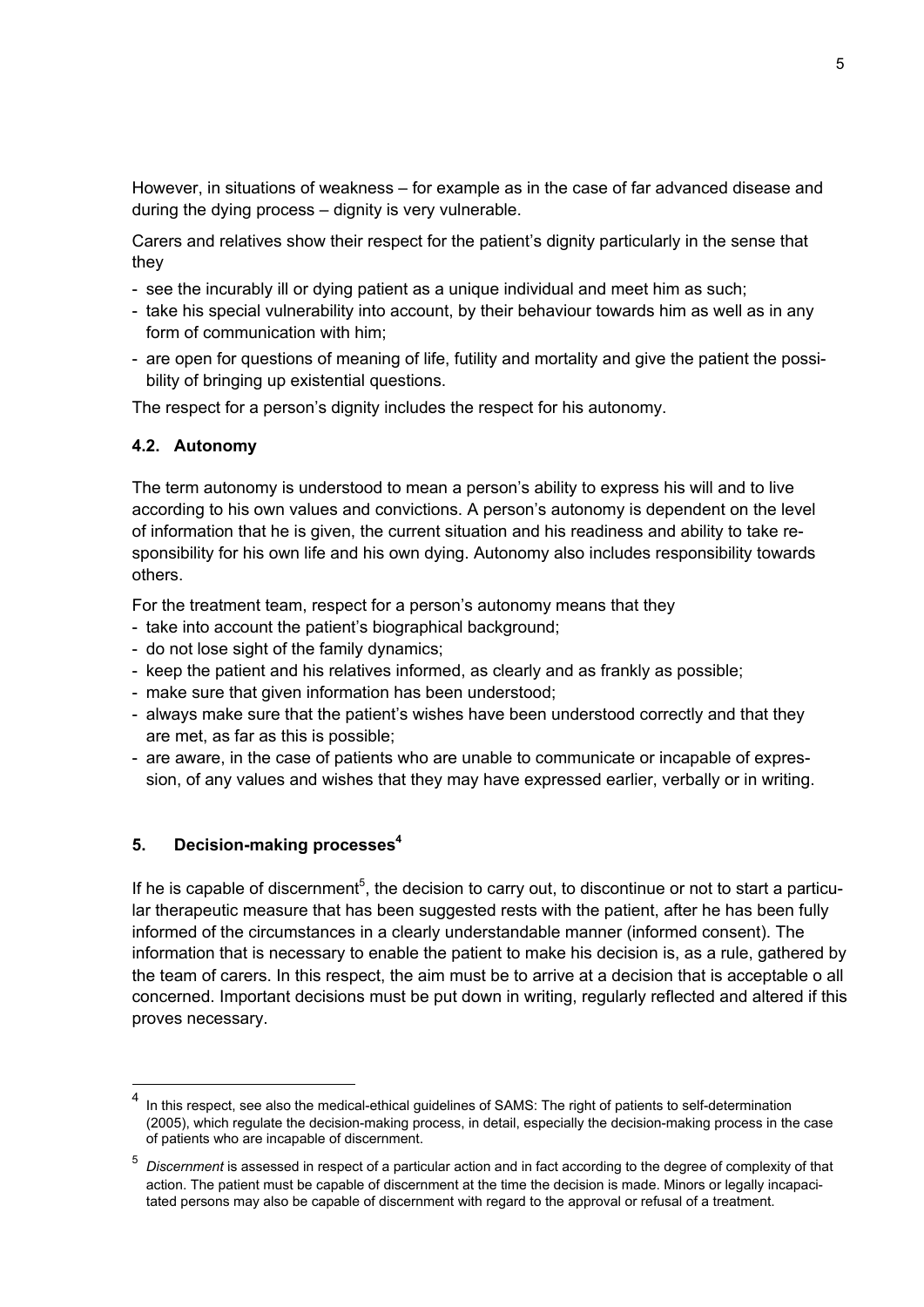The patient will be allowed sufficient time – as far as this is possible – to make his decision. Factors that could influence his decision, such as the expectations of third parties or the feeling that he is being a burden to others, must be discussed.

Especially important are situations where the patient concerned cannot, or is no longer able to express himself with regard to a particular medical measure. If the patient was previously capable of discernment, everything necessary must be done to meet his presumed wishes. However, if there is no indication of the patient's wishes, the decision process must involve the relatives and the decision must be taken in the patient's presumed best interest.

In the case of difficult decisions, a structured ethical discussion or consultation can be helpful.

#### **6. Communication**

Open, adequate and sympathetic communication with the patient and, if he wishes it, also with his relatives, is an important aspect of palliative treatment and care. A comprehensible, repeated and stepwise explanation enables the patient to develop realistic expectations, to express his own wishes and to make decisions. Fundamental conditions for this are empathy and sincerity towards the patient and readiness to explain the possibilities and the limitations of both therapeutic and palliative treatment.

Sometimes, a patient may not wish to face up to his illness realistically. This attitude must be respected. It allows the patient to entertain hopes that can help him to better face difficult situations. Hope in itself can engender palliative effects.

If the relatives express the wish to protect the patient from bad news or, on the contrary, cannot accept the patient's denial of his disease, the background for such wishes must be investigated. However, the patient's right to be informed or to remain in ignorance takes priority over the wishes of the relatives. The relatives should however be supported in the handling of this difficult situation.

The care of severely ill and dying patients involves the risk of tension and conflicts between the patient, his relatives and his carers. The same level of information for all concerned, regular discussions and the nomination of a person to turn to, can be helpful in reducing tensions and overcoming conflicts.

#### **7. Continuity and interdisciplinary collaboration6**

In palliative care, other specialists<sup>7</sup> and volunteers often also play a significant role in the care of, and in the relationship with the patient besides the doctors and the nursing staff. Mutual acceptance and esteem are therefore indispensable for an efficient collaboration. This requires the perception and recognition of one's personal limitations and possibilities.

To guarantee continuity in the treatment and care of the patient represents a very particular challenge. However, it is possible when all the specialists involved, not only within the institution

 <sup>6</sup> *Interdisciplinary collaboration* is understood to mean collaboration between different disciplines and collaboration between different professional groups.

<sup>7</sup> Other *specialists,* for example are: physiotherapists, occupational therapists, art therapists, music therapists, dietetists, priests and spiritual counsellors the patient may want, psychotherapists or social workers.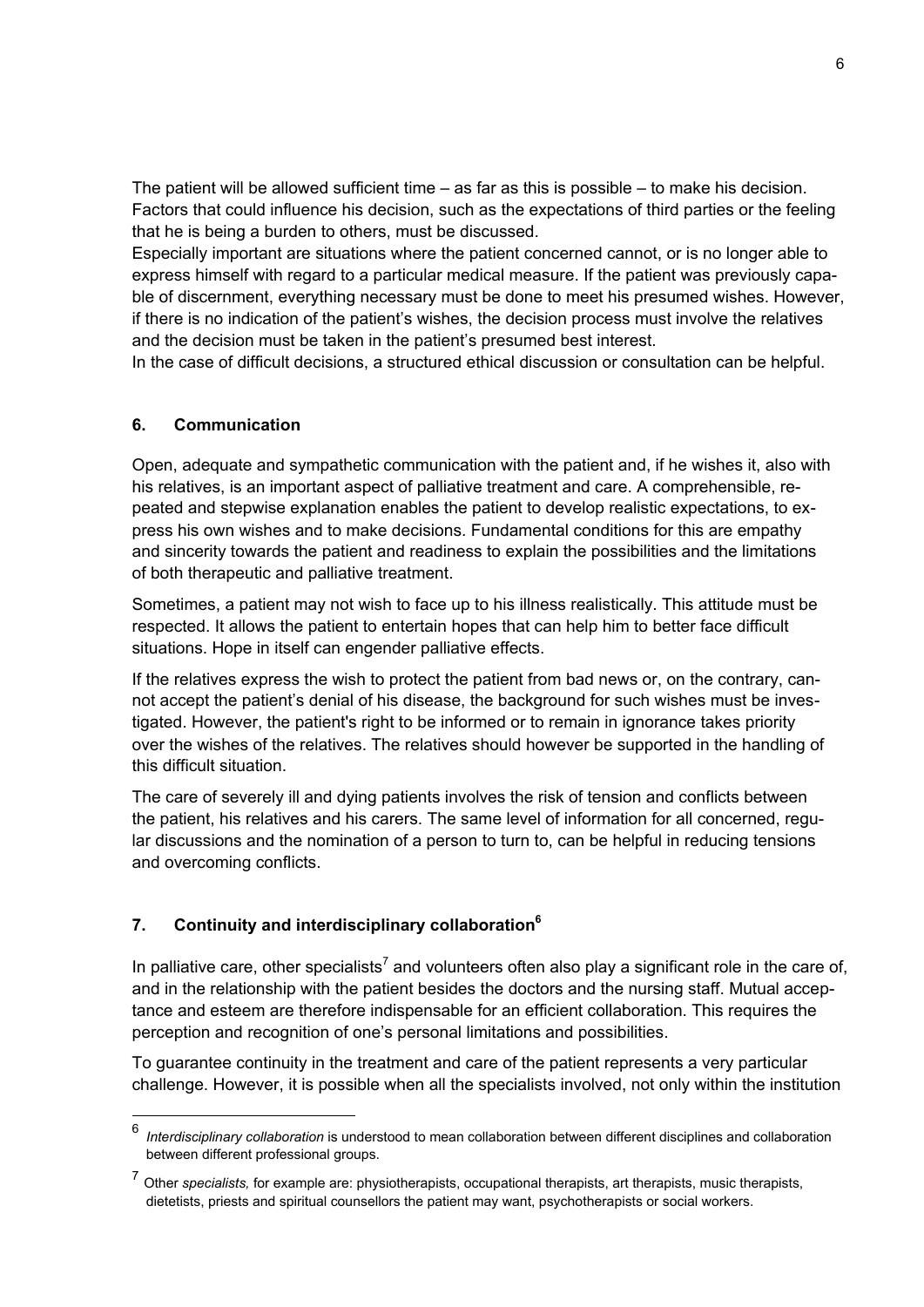but also between the family doctor, ambulant services, hospital units and the institutions collaborate. By nominating a reference person, responsible for the patient, the organisational condition for this can be set up. Here, the family doctor can play a key role.

The need for interdisciplinary collaboration does not release the treating physicians, the nursing staff and other specialists from their responsibility for the decisions and measures within their areas of competence.

# **8. Palliative care in different fields of medicine**

Palliative care in the sense of the alleviation of symptoms, but also of support in coping with the disease, can be necessary in all chronic diseases. Optimal treatment of the underlying disease is in most cases also the best means of alleviating the symptoms; therapeutic and palliative measures complement one another. Besides increasing incapacity and dependence, many diseases, such as chronic heart, lung and kidney diseases, but also neurological conditions, can lead to life-threatening situations. In these cases palliative care means that, besides maintaining the patient's quality of life through supportive and alleviating measures, the handling of a possible deterioration of the patient's condition and of acute, threatening situations have to be discussed with all those involved, in good time and with foresight. $8$ 

#### **8.1. Palliative care in paediatrics**

The causes of death during childhood and adolescence are very different from those in old age. They have different implications for the palliative care of the child or the adolescent and of his family. With regard to age, causes for the illness and causes of death, these patients can be divided into three categories: premature babies and newborns, children and adolescents and severely handicapped children.<sup>9</sup>

# *8.1.1. Premature babies and newborns10*

Half of the deaths in childhood occur in newborns, mainly as a result of premature birth, congenital diseases and malformations. Far-reaching decisions often have to be taken with great urgency. This situation is very difficult for the parents, because at this stage they have still not been able to familiarise themselves either with their child or with the medical situation. Therefore, special consideration has to be taken when they are included in the decision-making process.

Consequently, in the field of neonatology the following aspects have to be considered:

- As much time as possible must be allowed for the decision-making process. With this in mind, provisional life-maintaining measures can be helpful.

 $8$  This includes, for example, addressing questions regarding the indication for further treatments with drugs, hospitalisations, transfers, surgical measures, intensive care, artificial respiration or resuscitation.

 $9$  When the terms "child" or "children" are used in the text from now on, it is meant to include adolescents as well.

<sup>&</sup>lt;sup>10</sup> See also "Recommendations on the Care of infants born at the limit of viability (22 to 26 weeks of gestation)" and "Recommendations for the palliative care of dying newborns" and the SAMS guidelines "Borderline questions in intensive-care medicine" and "Treatment and care of patients with chronic severe brain damage".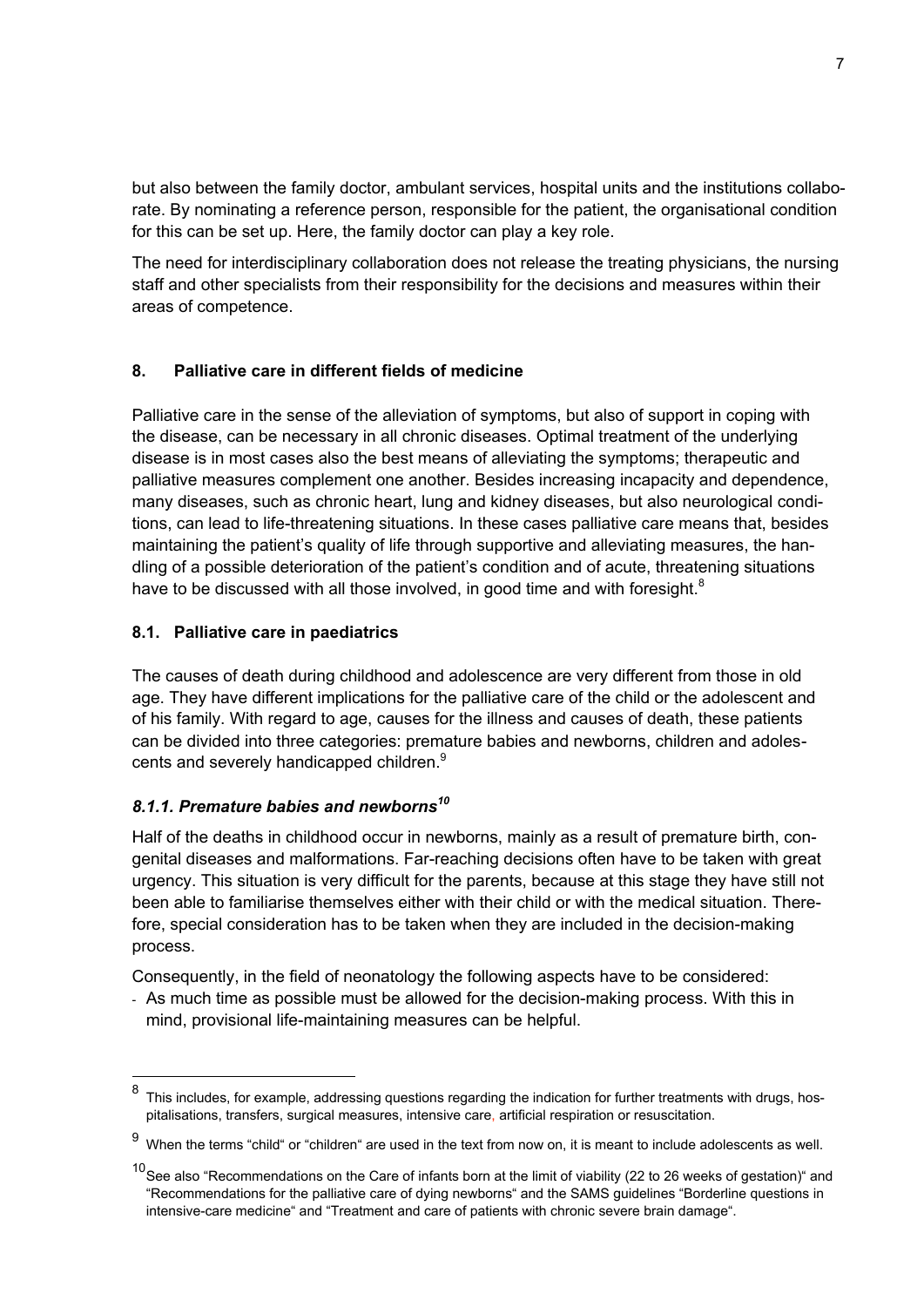- Considerations of the possible consequences of the survival of a child must also be taken into account in the decision, as it is particularly difficult to make a prognosis in this patientgroup.
- Complications that are to be expected must be discussed at an early stage.
- Special attention must be paid to adequate pain and symptom control, because in these patients the detection of pain is particularly difficult.
- When their child dies, the parents must be given time and space to grieve. The care team supports them in this process.
- The interment of babies who die prematurely or who were stillborn is an important part of the mourning process. Families must be supported and counselled in this endeavour.

#### *8.1.2. Children and adolescents*

Besides accidents and suicide, cancer and heart disease and the consequences of diseases in the neonatal period are the most common causes of death in children and adolescents.

The following points play an important role in palliative care:

- The child is at the centre of attention and taking into account his age, his stage of development, his state of health and his own needs – is included in the decision-making proc- $\text{ess}$ <sup>11</sup>
- The child is seen in the context of his family.
- The sick child continues to develop and, in many ways, remains healthy. Therefore, he continues to need children's activities. This explains why it is important to maintain an everyday life appropriate to the child's age (e.g. attendance at kindergarten or school).
- The terminally ill child must be given the opportunity to arrange last things.
- Grieving rituals are very important for the family. The family, including the child's siblings, must be supported in this.

#### *8.1.3. Severely handicapped children<sup>12</sup>*

The care of children with severe congenital or acquired physical and mental handicap is particularly demanding and time-consuming. These children are often cared for in long-term socio-pedagogic institutions.

For these children the following points have to be considered:

- Besides the socio-pedagogic approach, it is important to identify treatable but frequently underestimated symptoms, such as pain. Access to adequate medical and nursing care has to be guaranteed.
- The treatment of these children requires specific knowledge. Specially developed instruments, for example for the assessment of pain, have to be used.

 <sup>11</sup> Minors can be considered as capable of discernment when it is a question of giving their consent to a treatment. The capacity for discernment is assessed according to the concrete situation (consent) and the concrete treatment. See "Right of patients to self-determination", medical-ethical guidelines of the SAMS.

<sup>&</sup>lt;sup>12</sup> See also the SAMS guidelines: "Treatment and care of patients with chronic severe brain damage".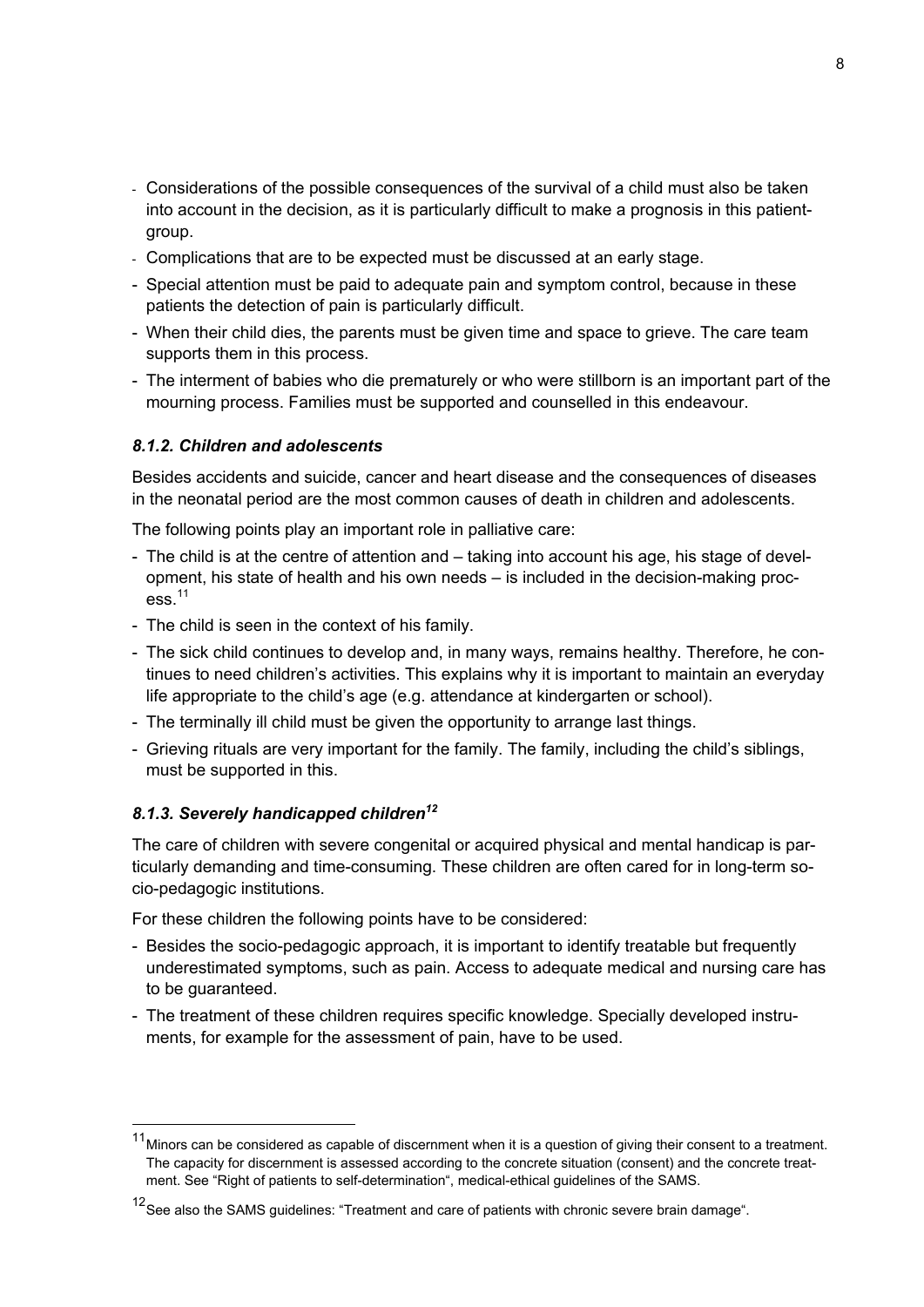#### **8.2. Palliative care in intensive-care medicine**

The treatment team in an intensive-care unit fights for the patient's survival, often however in the knowledge that in all probability he may die, despite all the efforts. In many cases the period of uncertainty is prolonged because of the increasing number of therapeutic possibilities that are available. In these situations, in view of the uncertain prognosis the team also has to consider palliative measures, parallel to the therapeutic measures that are already being taken.

Palliative care in intensive-care medicine means, in particular,

- that all the other medical measures are complemented by adequate pain and symptom control;
- that the question of possible complications is addressed in good time;
- that the intensity and the limitations of the treatment and the patient's expectations with regard to the treatment at the end of his life are discussed;
- that decision-making processes can take place and adaptations to the therapeutic objectives can be made in spite of time pressure;
- that as far as possible patients and their relatives are openly informed of the severity of the situation and the probability of a fatal outcome.

#### **8.3. Palliative care in oncology**

In contrast to chronic degenerative conditions, "cancer", in our perception, is still often associated with incurability and death. This metaphorical dimension affects the patient, his relatives and his carers. Even though in certain situations palliative measures should to be the primary concern of all those involved, the difficulty of dealing with the inevitability of the dying process and death may nevertheless lead the treating physician and the patient to undertake an anticancer therapy which under the circumstances may not be very promising. There is then the risk that excessive therapeutic zeal may lead to not taking palliative care into consideration. The most important aspect of such therapeutic endeavour may be to alleviate feelings of helplessness. Appropriate explanation of the advantages and disadvantages of an anti-cancer therapy and the possibilities and limitations of palliative care is extremely important in order that cancer patients will not undertake a hopeless form of therapy, accompanied by serious side effects out of an unrealistic sense of hope.

For palliative care in oncology, the following points have to be considered:

- Incurable cancer is a disease with a limited survival time, which has effects of a physical, mental and social nature.
- The patient must be properly informed regarding prognosis, with or without treatment, and the possible impairment of his quality of life due to the side effects of the treatment. Chemotherapy and radiotherapy may be suggested to the patient, not only as therapeutic, but also as palliative measures. The benefits of such therapies and the disadvantages, due to side effects, must be weighed up very carefully and discussed with the patient.
- The sequential introduction of therapeutic and palliative measures can be avoided, if symptoms are already competently and adequately controlled when there is still a chance of a cure.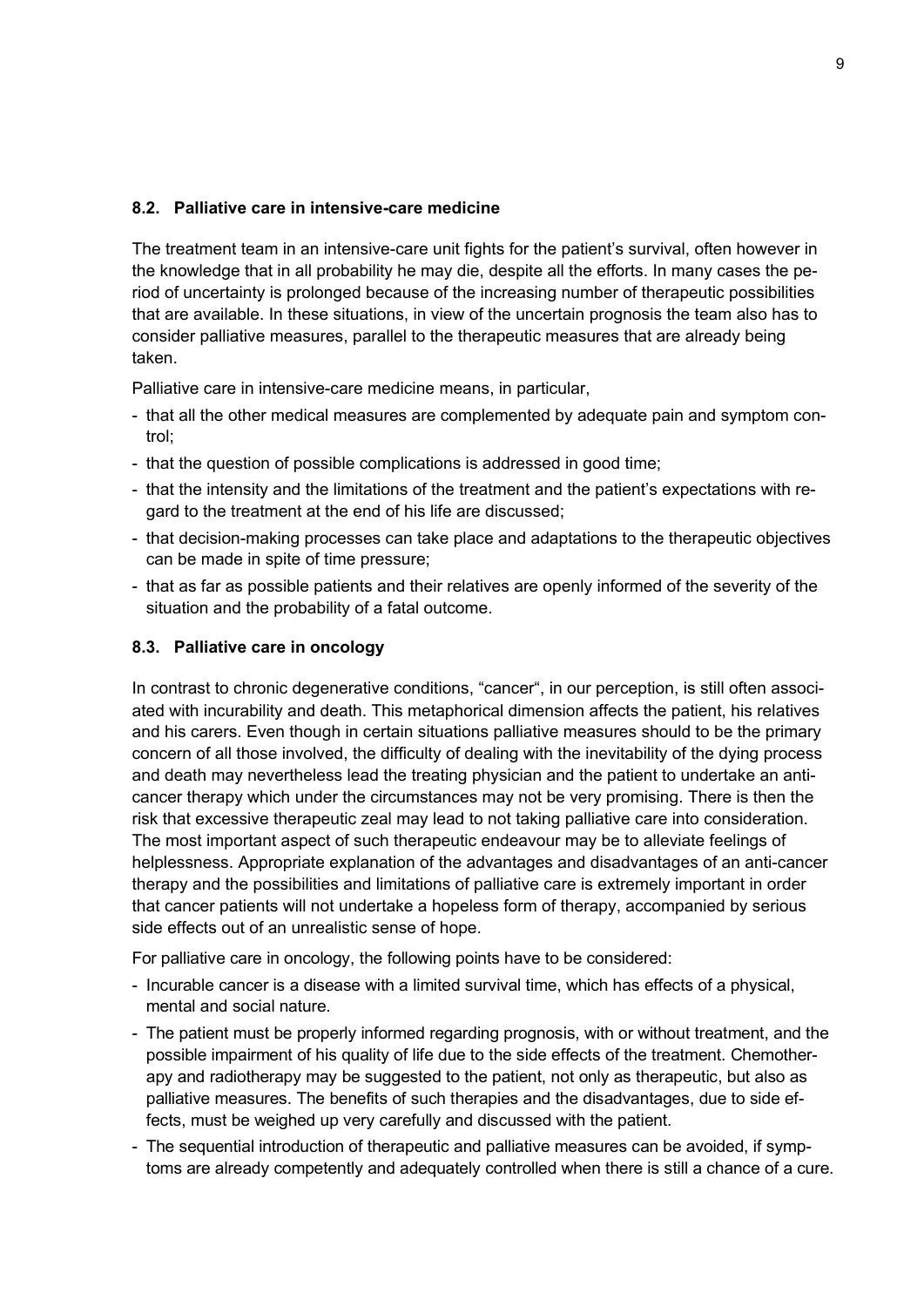- Tension and conflicts frequently occur between patients, carers and relatives. As a rule they are an expression of different or unrealistic expectations. Only through repeated, authentic information can those concerned develop realistic expectations.
- The decision not to continue an unrealistic fight against cancer to the bitter end can give the patient and his relatives space and time to take leave and to put the patent's affairs in order.

### **8.4. Palliative care in geriatric medicine<sup>13</sup>**

Old age is often associated with chronic disease and multimorbidity. Thanks to the advances that have been made in medicine, there are today many possibilities for complex surgical and therapeutic interventions. There is a danger of seeing elderly patients as a conglomerate of various organic disorders where each of these will be treated separately. This can lead to an increasing number of prescriptions of various drugs. Palliative care applies the approach with geriatric patients of regularly re-assessing the suitability of the treatment, the patient's compliance and possible drug interactions. The indication for intervention is above all based on its effect on the quality of life and on the gain in independence for the patient, and not solely on medical feasibility. On the other hand, no therapeutic options should be left out solely because of a patient's age.

Chronic pain is common in elderly patients but it is often not treated adequately, because the patients and the caring team look upon it as an unalterable fact. In order to allow for adequate analgesic therapy, pain assessment with suitable instruments is important in all patients, especially for those with dementia.

When a patient's ability to communicate is impaired, non-verbal signals, like the refusal to eat or to take drugs, must be respected, after treatable causes have been excluded.<sup>14</sup> Documented previous expressions of the patient's wishes may be helpful in the decision-making process.

### **8.5. Palliative care in psychiatry<sup>15</sup>**

Many psychiatric conditions can be chronic or are characterised by frequent relapses. In such cases palliative care, which is not aimed primarily at fighting the disease but aims at the best possible way of dealing with the symptoms or the handicap, is all the more important. Often, this approach can enhance the quality of life and diminish the risk of suicide.

Difficult situations may arise, especially in the case of:

- refractory depressions with repeated suicide attempts;
- severe schizophrenia, with poor quality of life in the opinion of the patient;
- severest anorexia;
- drug addiction.

1

<sup>13</sup> See also the SAMS guidelines and recommendations: "Treatment and care of elderly patients who are in need of care".

<sup>&</sup>lt;sup>14</sup> See the SAMS guidelines: "Treatment and care of patients with chronic severe brain damage", Chapter 4.4, and especially the comments under 4.4.

<sup>15</sup> See also the SAMS guidelines: "Coercive measures in medicine".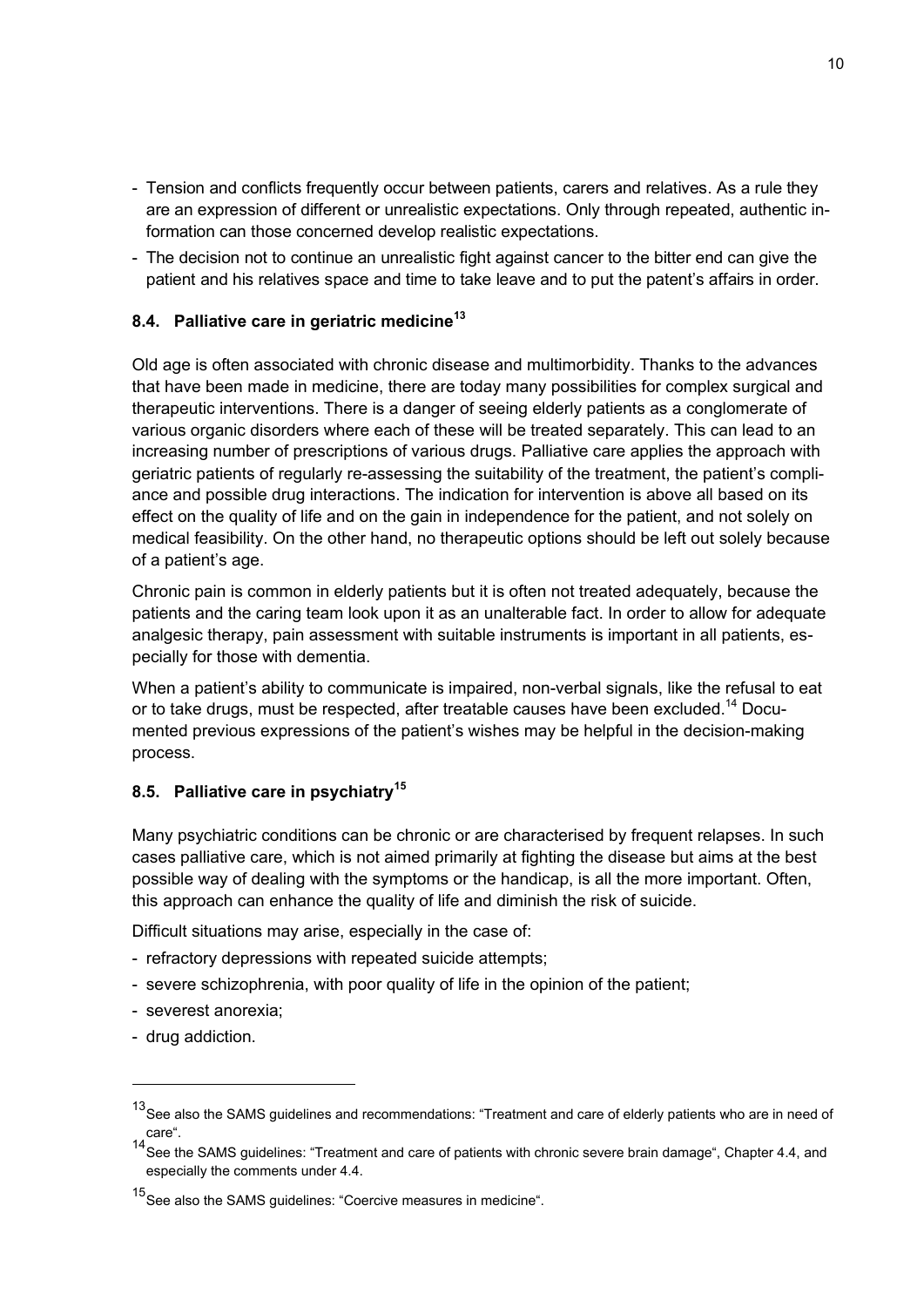Mentally ill patients may also be suffering from somatic diseases. There is then a risk that their symptoms may be overlooked or not correctly diagnosed. In these situations, close collaboration between psychiatrists, psychotherapists and specialists in other medical disciplines is necessary.

# **9. The dying process and death**

# **9.1. Palliative care of patients approaching the end of life<sup>16</sup>**

Patients who are approaching the end of their life are particularly dependent on palliative care. Palliative care should provide the best possible support for the patient right up to the end. What is understood to be a *good death* cannot be defined according to objective criteria, but depends on very varied individual perceptions. Previously expressed wishes by the patient should be taken into account. The views of the patient's relatives and the members of the care team have to be considered in the evaluation process; however, they should not be decisive. Even with optimal palliative care, a *good death* cannot be guaranteed since it is closely associated with the patient's life history. Drug therapy and general nursing care should be used with the aim of alleviating the symptoms, but measures involving severe side effects should be avoided. Pain and suffering should be alleviated, even though in isolated cases, this could affect the time of survival. The effect on the time of survival, especially its shortening, is generally overestimated.

# *9.1.1. No treatment or discontinuation of treatment*

In the course of the process of dying, the decision to prescribe or to discontinue life-prolonging measures may be justified or even called for. Also, in the last few days of life there is often no need for liquids and food. Artificial hydration should therefore only be used after careful assessment of the expected effect and possible unwanted side effects. In the decision whether or not to use artificial hydration, criteria such as prognosis, possible success of the treatment in terms of quality of life and the discomfort associated with this particular procedure must be considered

# *9.1.2. Sedation*

Palliative care aims at maintaining the patient's ability to communicate. Sometimes however, sedation may be indicated for a limited period, in order to make symptoms that are difficult to treat temporarily more tolerable, until appropriate therapeutic measures have the desired effect. In this case the patient should be sedated only for as long as is necessary for alleviation of the symptoms.

In the presence of severe side effects, which are refractory to treatment, continuous sedation*<sup>17</sup>* may be necessary. In this case the comatose state induced by medication will continue until

 <sup>16</sup> See also the SAMS guidelines: "Care of patients in the end of life", especially the definition of patients at the end of life in Item 1: "These are patients for whom the doctor is convinced, on the basis of clinical signs, that a proc-<br>ess has started which, he knows from experience, will lead to death within a few days or weeks".

ess has started which, he knows from experience, will lead to death within a few days or weeks".<br><sup>17</sup> When one speaks of sedation, various and varying terms are used (palliative sedation, terminal sedation etc.). This partly explains the great fluctuations in the prevalence.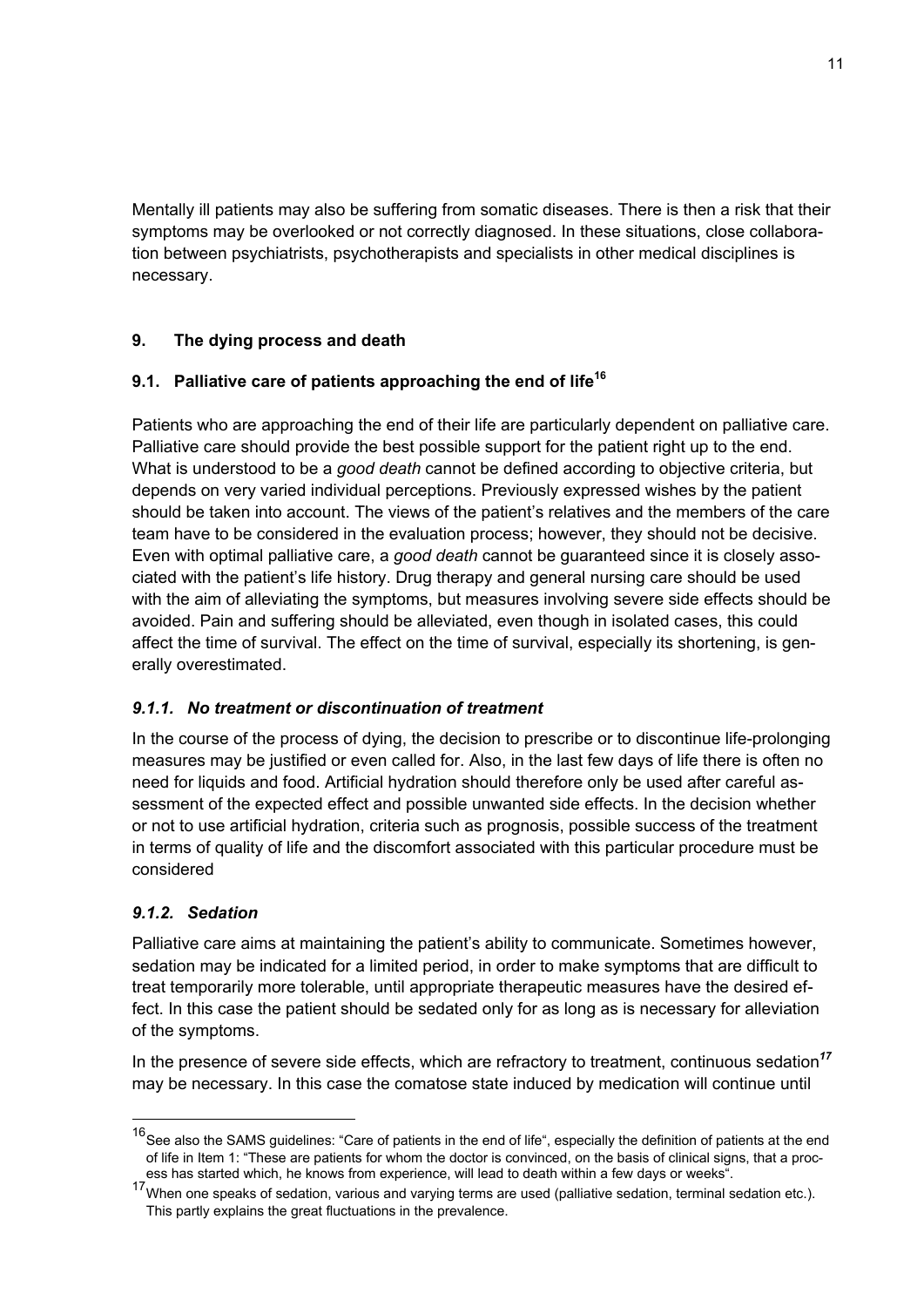death. Such sedation should be instituted only with the consent of the patient. The possibility of temporarily arousing the patient from the sedation must be discussed with him. In patients who are no longer capable of discernment, the possibility of sedation should have been discussed earlier or be content of the patient's living will. The patient's suffering may sometimes be almost unbearable for the relatives or the carers, but this must not be a reason for sedating the patient if it is not in accordance with his wishes. It is recommended to draw up and to follow a decision-making protocol in the hospital, which also includes a follow-up discussion with the relatives and the carers after the patient's death.

In the special situation of withdrawal of treatment (extubation in the intensive-care unit), where the patient's death is imminent, sedation may be indicated.

Sedation at the end of a patient's life must not be used with the deliberate intention of shortening life, although it may possibly have this effect. This differentiates end of life sedation from direct, active euthanasia.

#### **9.2. Leave-taking and mourning**

The manner of care with the deceased must be as respectful as it is with any living person, irrespective of where the death may have occurred.

This means, in particular, that

- the care of the body should respect and honour the familial, socio-cultural and spiritual needs of the affected persons as far as this is possible;
- the institution and the members of its staff make it possible for the relatives to have the space and the time they need in order to take leave of the deceased person in an appropriate manner. The relatives are supported in their grief and informed of the possibilities for obtaining such support;
- special attention and support will also be given to the care team.

#### **10. Research**

1

Research must be encouraged in all areas of palliative care, in order to be able to evaluate new methods and measures as objectively as possible before their general application in practice. In view of the subjectivity of the various factors recorded (e.g. pain, quality of life etc.), the qualitative and quantitative methods of investigation must first be evaluated for their relevance, practicability and suitability. Persons whose condition requires palliative care are often particularly vulnerable.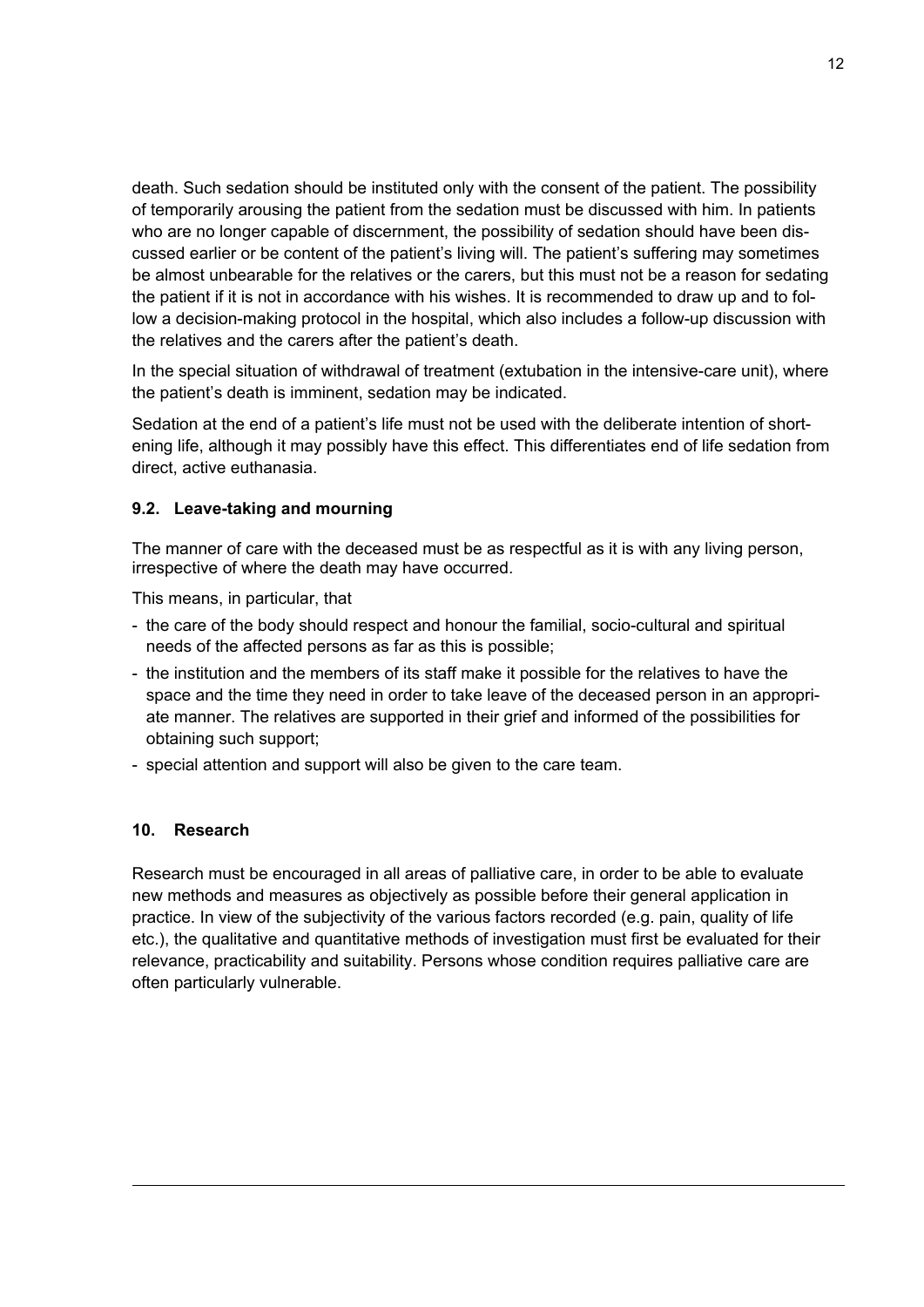# **III. Recommendations**

The recommendations listed below are addressed especially to the institutions of the healthcare sector and the education, graduate and postgraduate sectors, to political authorities and those responsible for financing.

The following basic conditions are considered to be essential for the implementation of palliative care in the outpatient and hospital sectors:

- 1. The promotion and support of palliative care by federal and cantonal health authorities and the organisational and financial support of palliative-care-networks.
- 2. That palliative care be an intrinsic part of training programmes: at the undergraduate level (in medical faculties, nursing schools and schools for therapists), at the *postgraduate* level (*continued education curricula* of the professional associations and advanced nursing schools) and in the *continuous postgraduate training* sector (professional associations, FMH, SBK etc.).
- 3. A fundamental reflection about the financing of palliative care in the hospital and outpatient sectors. The decision not to proceed with therapeutic measures in hopeless situations, but to replace these with palliative care must not lead to an additional financial burden for the patient.
- 4. Integration of palliative care in existing therapeutic and nursing concepts and ongoing quality control of the palliative care provided.
- 5. Promotion of research in all areas of palliative care.
- 6. Information of the general public about the components and the possibilities of palliative care by professional associations and interested organisations (e.g. Cancer League, Lung League, Heart Foundation etc.).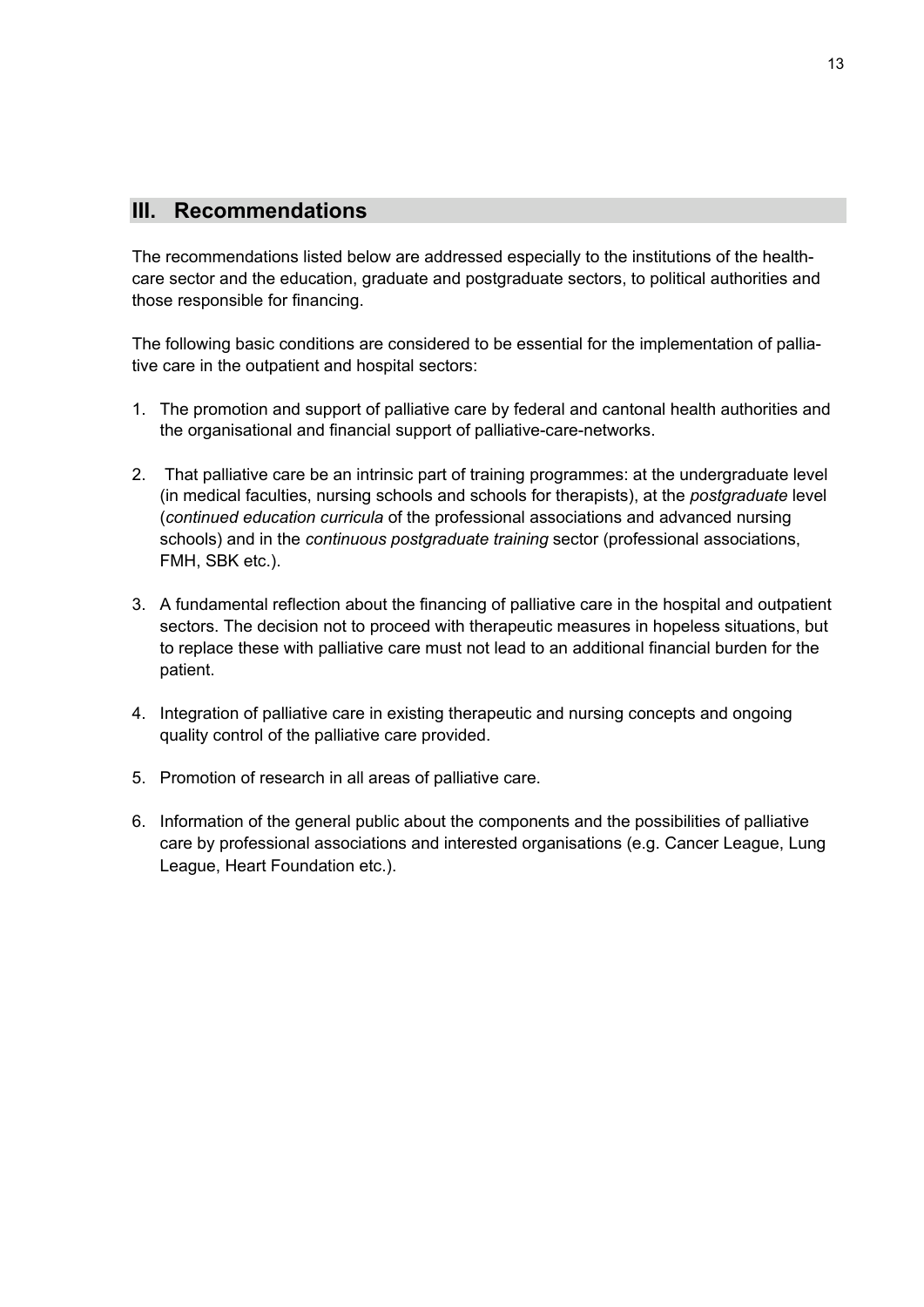# **IV. Appendix**

### **Switzerland**

- The Fribourg Manifesto: A national strategy for the development of palliative care in Switzerland, Fribourg 2001.www.palliative.ch
- Standards: Principles and guidelines for palliative medicine, care and accompaniment in Switzerland. Published by: Swiss Association for Palliative Medicine, Care and Accompaniment (SGPMP). 2001. www.palliative.ch
- Education and postgraduate training in "Palliative Care". National recommendations formulated by the working-group, "Education and postgraduate training" of the SGPMP. 2002. www.palliative.ch
- Recommendations on the Care of infants born at the limit of viability (22 to 26 weeks of gestation), Working-group of the Swiss Association for Neonatology, www.neonet.ch,
- E. Cignacco, L. Stoffel, L. Raio, H. Schneider, M. Nelle: Recommendations on the palliative care of dying newborns. Z Geburtsh Neonatol 2004; 208: 155-160
- Rights of patients to self-determination. Medical-ethical principles of the SAMS, with accompanying text. 2005. www.samw.ch
- Coercive measures in medicine. Medical-ethical guidelines of the SAMS. 2005. www.samw.ch
- Care of patients in the end of life. Medical-ethical guidelines of the SAMS. 2004. www.samw.ch
- Treatment and care of elderly persons who are in need of care. Medical-ethical guidelines of the SAMS. 2004. www.samw.ch
- Treatment and care of patients with chronic severe brain damage. Medical-ethical guidelines of the SAMS. 2003. www.samw.ch
- Borderline questions in intensive-care medicine. Medical-ethical guidelines of the SAMS. 1999. www.samw.ch

# International

- The Barcelona Declaration on Palliative Care. Dec. 1995
- WHO Definition of Palliative Care. www.who.int/cancer/palliative/definition/en
- WHO Europe. Better Palliative Care for older people. 2004 www.euro.who.int/document/E82933.pdf
- WHO Europe. Palliative Care. The solid facts. 2004 www.euro.who.int/document/E82931.pdf
- A Guide to the Development of Palliative Nurse Education in Europe. Report of the EAPC Task Force.
	- www.eapcnet.org/download/forTaskforces/NursingEducationRecommendations.pdf
- Council of Europe. Recommendation Rec (2003)24 of the Committee Ministers to member states on the organisation of palliative care and explanatory memorandum www.coe.int/T/E/Social\_Cohesion/Health/Recommendations/Rec(2003)24.asp
- Council of Europe. Recommendation 1418 (1999). Protection of the human rights and dignity of the terminally ill and the dying. www.coe.int
- Palliative Care for children. American Academy of Pediatrics (AAP). Committee on Bioethics and Committee on Hospital Care. Recommendations. Pediatrics Vol. 106 No. 2. August 2000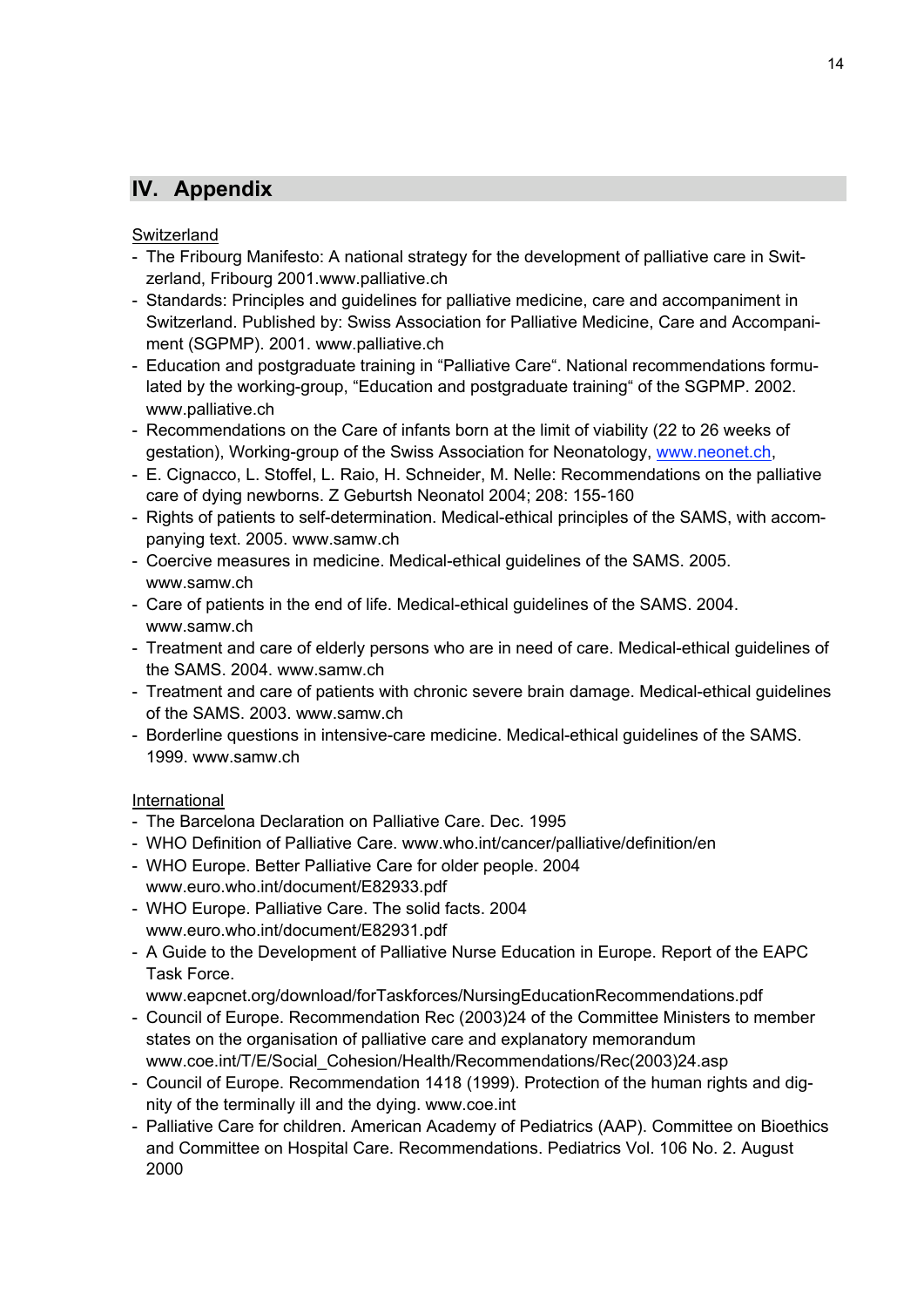# **Information on the elaboration of these guidelines**

| <b>Mandate</b>                      | On 13 June 2003 the Central Ethical Committee of the SAMS appointed<br>a sub-committee to draw up guidelines on palliative care.                                                                                                                                                                                                                                                                                                                                                                                                                                                                                                                                                                                                                                                                                                                                                                                                                                                                                         |
|-------------------------------------|--------------------------------------------------------------------------------------------------------------------------------------------------------------------------------------------------------------------------------------------------------------------------------------------------------------------------------------------------------------------------------------------------------------------------------------------------------------------------------------------------------------------------------------------------------------------------------------------------------------------------------------------------------------------------------------------------------------------------------------------------------------------------------------------------------------------------------------------------------------------------------------------------------------------------------------------------------------------------------------------------------------------------|
| <b>Responsible</b><br>sub-committee | Dr. med. Roland Kunz, Geriatrics/Palliative Care, Schlieren (Chairman)<br>Dr. med. Urs Aemissegger, General Practitioner, Winterthur<br>Dr. med. Eva Bergsträsser, Paediatrics/Oncology, Zurich<br>Dr. med. Christian Hess, Internal Medicine, Affoltern am Albis<br>Prof. Dr. med. Christoph Hürny, Geriatrics/Psycho-oncology, St.Gallen<br>Christine Kaderli, Nurse/Oncology, Nussbaumen<br>Dr. med. Hans Neuenschwander, Palliative Care/Oncology, Lugano<br>Françoise Porchet, M.A. in Palliative Care and Thanatology, Lausanne<br>Susan Porchet, M.A. Music Therapy/ Palliative Care Education, Birchwil<br>Prof. Claude Regamey, Internal Medicine, Fribourg,<br>President CEC since 1.1.06<br>PD Dr. med. Bara Ricou, Intensive-care Medicine, Geneva<br>Lic. iur. Michelle Salathé, Lawyer, Basel<br>Nelly Simmen, Msc, Nurse/Palliative Care, Bern<br>Dr. theol. Plasch Spescha, Almoner and Ethician, Bern<br>Prof. Dr. med. Michel B. Vallotton, Internal Medicine, Geneva,<br>President CEC until 31.12.05 |
| <b>Experts consulted</b>            | Christine Egerszegi, Member of Parliament, Mellingen<br>Prof. Dr. med. Daniel Hell, Zurich<br>Dr. med. Gérard Pfister, Geneva<br>Prof. Dr. med. Rudolf Ritz, Basel<br>Prof. Dr. med. Hannes Stähelin, Basel<br>Prof. Dr. med. Fritz Stiefel, Lausanne<br>Prof. Dr. med. Andreas Stuck, Bern<br>Dr. med. Philipp Weiss, Basel<br>Dr. theol. Markus Zimmermann-Acklin, Lucerne                                                                                                                                                                                                                                                                                                                                                                                                                                                                                                                                                                                                                                             |
| <b>Consultation</b>                 | On 24 November 2005 the first version of these guidelines was passed<br>by the Senate of the SAMS, for submission to the consultation proce-<br>dure.                                                                                                                                                                                                                                                                                                                                                                                                                                                                                                                                                                                                                                                                                                                                                                                                                                                                    |
| Approval                            | The definitive version of these guidelines was approved by the Senate<br>of the SAMS on 23 May 2006.                                                                                                                                                                                                                                                                                                                                                                                                                                                                                                                                                                                                                                                                                                                                                                                                                                                                                                                     |